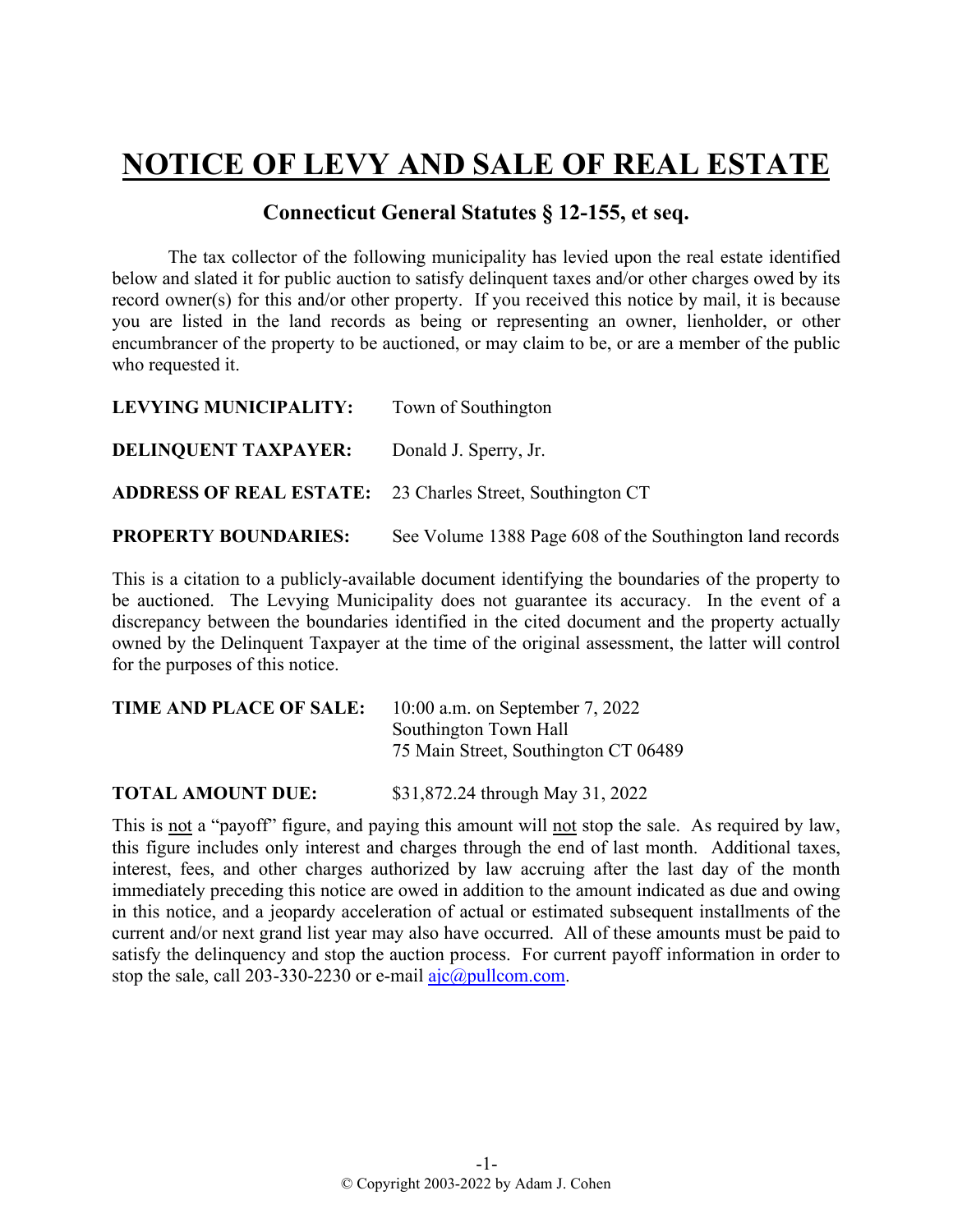**SURVIVING ENCUMBRANCES:** This property will be sold "free and clear" to the winning bidder subject only to: (1) taxes and water/sewer charges laid by the levying municipality which were not yet due and payable at the time of the levy, which is the date accompanying the signature on the first notice of this sale filed in the land records, except as are recovered from the sale; (2) the accrued taxes and water/sewer charges of any other governmental authority against this property; (3) any federal lien recorded until 30 days before the date which is six months after the auction date, except as extinguished pursuant to federal law; (4) easements, covenants and restrictions in favor of other parcels of land predating the time of the levy; (5) solely to the extent any of the delinquencies identified above was assessed on property other than the property to be sold, all encumbrances perfected before this notice was recorded; (6) interests exempt from levy and sale under the Constitution and laws of the United States; (7) the interest of any person or such person's predecessors in title for whom notice of the sale was not sent as required by law, and who had a right to such notice, and who did not in fact know of it within six months thereafter, until expiration of the limitation deadline in C.G.S. § 12-159b; (8) any monetary encumbrance recorded between June 10, 2022 and the date the first notice of this sale was filed in the land records, unless its holder is notified of the tax sale as required by law or in fact knew of it within six months thereafter; (9) any other interest not foreclosed by this tax sale procedure under state law; and (10) the effect of any federal, state, or local law and the restrictions and conditions in the tax sale notices and announced at the auction.

**PERSONS TO WHOM THIS NOTICE IS SENT:** The following persons are, or may claim to be, or may represent, the known holders of choate interests which will be affected by the sale. Absent payment in full before the auction or valid redemption within six months thereafter, the respective titles, mortgages, liens, restraints on alienation, and other encumbrances in this property in favor of all persons with actual or constructive notice thereof shall be extinguished.

| Donald J. Sperry, Jr. | Donald J. Sperry, Jr. or Occupant |
|-----------------------|-----------------------------------|
| 39 Charles Street     | 23 Charles Street                 |
| Plantsville, CT 06479 | Plantsville, CT 06479             |
|                       |                                   |
| Donald J. Sperry, Jr. | Donald J. Sperry, Jr.             |
| 179 Southington Road  | P.O. Box 501                      |
| Berlin, CT 06037      | Milldale, CT 06467                |